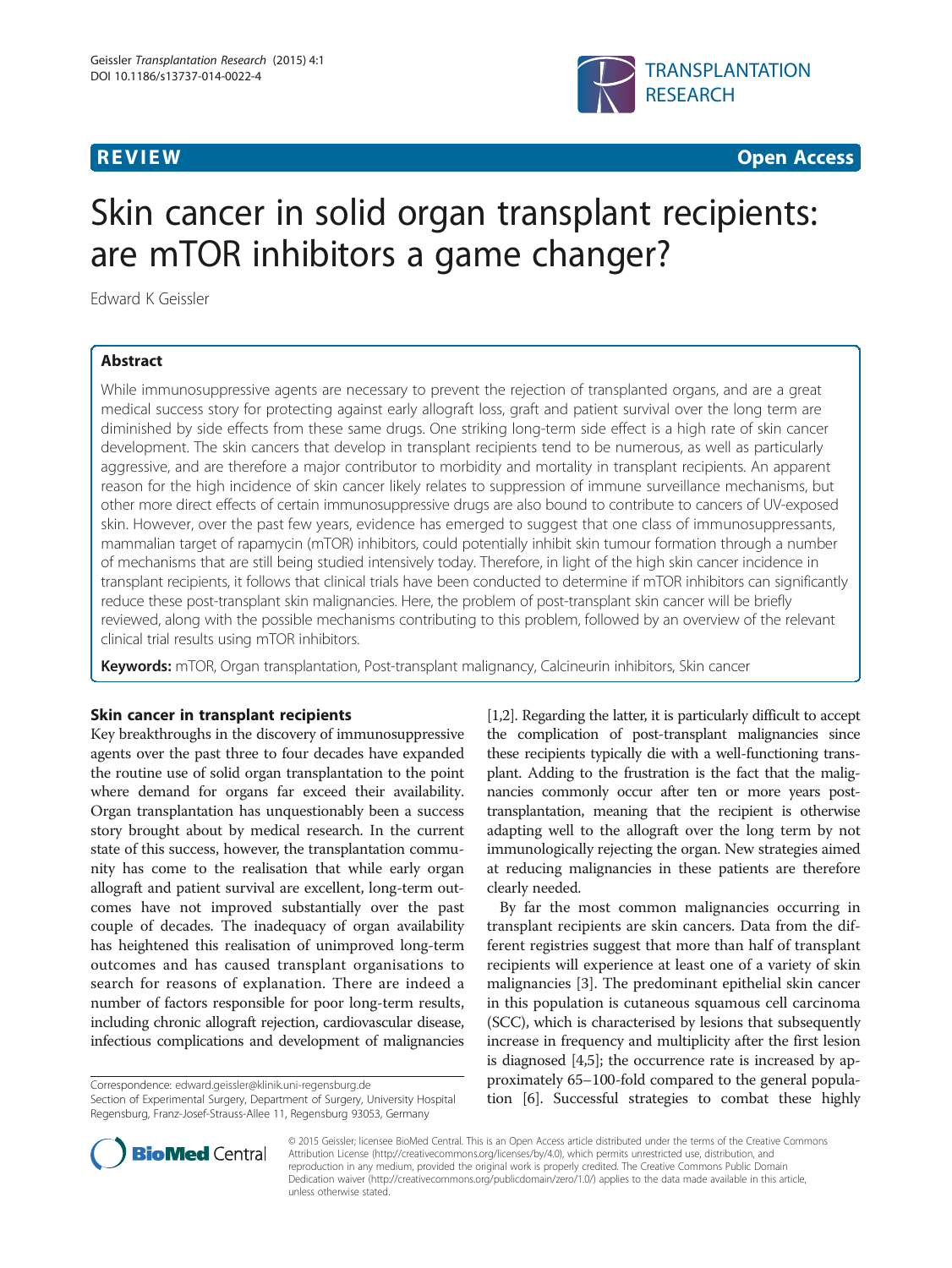frequent and too often aggressive tumours would have a significant impact on the quality of life for long-term allograft recipients. Other skin tumours are also increased in organ transplant recipients, although less frequently. Basal cell carcinomas (BCC) are the second most common skin tumour post-transplantation, although they do not display a more aggressive behaviour compared to the general population [\[7,8](#page-4-0)]. Interestingly, while BCC are more common (4:1) than SCC in the general population, this ratio is completely reversed in transplant recipients, indicating the extraordinary predilection for SCC development in these immunosuppressed people. Highly aggressive cutaneous Merkel cell carcinomas are also increased 5–10-fold in transplant recipients [\[9](#page-4-0)], and Kaposi's sarcoma is dramatically increased to a rate up to 500-fold more than age-matched controls [\[10\]](#page-4-0). Although otherwise rather rare, Kaposi's sarcoma accounts for approximately 6% of all malignancies in transplant recipients. Unlike SCC which tends to occur several years after transplantation, Kaposi's sarcoma occurs within the first year or two post-transplantation and develops in close association with human herpesvirus 8 (HHV-8) reactivation. Finally, it should be mentioned that cutaneous malignant melanoma shows only a slight increase in risk for transplant recipients, but high mortality rates have been reported [[11,12](#page-4-0)], making it a serious concern for these patients. A recent report indicates that cutaneous melanomas in kidney transplant recipients show a particularly aggressive tumour behaviour that is reflected in demonstrably poor outcomes [[13\]](#page-4-0).

### Mechanisms for increased skin cancer

While the complex topic of causes for these various types of skin cancer cannot be comprehensively covered in this review, a few mechanisms should be mentioned for establishing a basic knowledge. The most obvious factor thought to affect cancer development in transplant recipients is systemic suppression of the immune system caused by anti-rejection drugs. There are two primary consequences of immune suppression, one being the inhibition of immune reactions capable of recognizing and destroying tumour cells [[14](#page-4-0)] and the other being the permissiveness of viral infections that are associated with common skin cancers (e.g. HHV-8, Kaposi's sarcoma; human papillomavirus, SCC; Merkel cell polyomavirus, Merkel cell carcinoma) [[15](#page-4-0)]. However, it is becoming increasingly clear that non-immunological factors are also important, such as direct effects of certain immunosuppressive drugs on neoplasms. For example, cyclosporine (calcineurin inhibition) is known to promote tumour cell invasiveness [\[16\]](#page-4-0) and boost vascular endothelial growth factor-induced angiogenesis that nourishes cancer growth [[17](#page-4-0)]. Importantly, cyclosporine is also known to have an inhibitory effect on DNA repair mechanisms [[18](#page-4-0)], which

are understandably critical for the repair of damage caused by UV light on exposed areas of the skin. Similarly, another immunosuppressant, azathioprine, is well known to be mutagenic, acting synergistically with UV radiation damage in promoting skin cancer pathogenesis [[19-21\]](#page-4-0). Therefore, commonly used immunosuppressants in transplant recipients demonstrate activities that are likely to promote the development of skin tumours. Indeed, several experimental animal studies support this theory, in that treatment with daily immunosuppressive doses of cyclosporine causes tumours to grow at a faster rate [[17,22,23](#page-4-0)].

# Potential for mTOR inhibition to reduce skin cancer

There has been much debate, testing and intensive continuing research regarding the potential anti-tumour effects of mammalian target of rapamycin (mTOR) inhibitors [[24-26\]](#page-4-0). Inhibition of mTOR sets up a unique molecular scenario whereby it is plausible that various aspects of tumour development could be inhibited while at the same time causing a general immunosuppression that protects allografts from rejection. The mTOR pathway is essential for cell growth and proliferation and influences processes such as autophagy, serving as a pivotal regulatory point for the coordination of cell signalling with nutrient availability [[27,28\]](#page-4-0). Interestingly, both cells of the immune system and of tumour entities require this type of coordination and therefore are influenced by inhibition of mTOR. Although this concise review does not allow space for going into details about the intricacies of the two different mTOR complexes, it should be mentioned here that the mTOR inhibitors used for immunosuppression in transplant recipients (sirolimus and everolimus) primarily inhibit mTOR complex 1 [[29,30](#page-4-0)], and this is where the discussion will focus; subsequently in this review, when referring to mTOR inhibition, it is generally in reference to inhibition of mTOR complex 1.

In the case of the immune system, a primary effect of mTOR inhibition is through blocking of the IL-2 proliferation signal to T cells, which is necessary to expand T cell responses directed specifically against the alloantigens expressed by the transplanted organ; thus, mTOR inhibition is highly immunosuppressive. It should also be mentioned however that mTOR inhibition has other effects on specific populations of immune cells, including inhibition of antigen-presenting cell maturation [[31](#page-4-0)] and promotion of T regulatory cell development [\[32](#page-4-0)]. The complex effects of mTOR inhibition on the immune system have been reviewed elsewhere [[33\]](#page-4-0), but it can be summarised here that there are both inhibitory and potent stimulatory effects on immune cell populations that are likely mediated by mTOR inhibitors. Therefore, while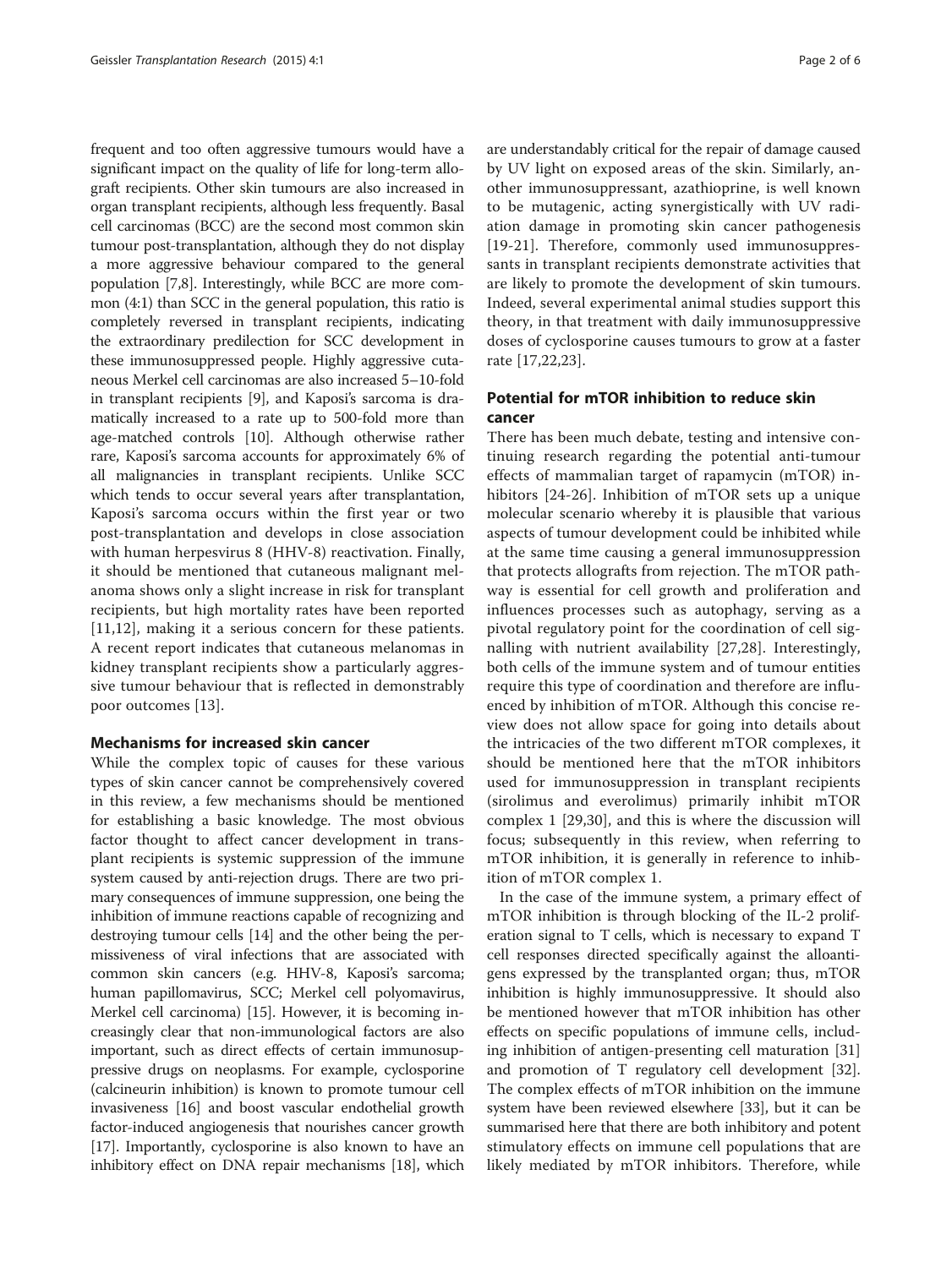clearly immunosuppressive, it should be kept in mind that mTOR inhibitors have widely different effects on immune cells, making it difficult to predict what the overall effect may be on tumour formation; indeed, the effect may vary from one tumour type to the other, depending on their immunogenicity.

Nonetheless, there is a large body of literature that indicates that mTOR inhibitors may be effective against various aspects of tumour development. Indeed, there are several possible mechanisms of action that have been described. While this is not meant to be a full review of anti-tumour mechanisms potentially involved, it is worth pointing out some of the key roles of the mTOR pathway that could impact skin cancer development. For instance, angiogenesis relies on vascular endothelial growth factor expression and signalling in supportive tumour vessel structures, which are dependent on the mTOR pathway [[34](#page-4-0)]. We have shown that mTOR inhibitors dramatically block tumour angiogenesis, which leads to substantially reduced tumour growth in animal models [\[17\]](#page-4-0). Another aspect is the multitude of mutations in key signalling molecules that have been described upstream of the mTOR complex 1 signalling node that result in constitutive activation of the mTOR pathway and thus uncontrolled cell growth and proliferation; included in this extensive list are mutations in PTEN, TSC1/2 and Ras/Raf that lead to mTOR complex 1 activation [\[24\]](#page-4-0). Pkd-1 mutations can also result in triggering of the mTOR pathway and have been linked to cell proliferation and the development of polycystic kidney disease; blocking mTOR with rapamycin can substantially inhibit the proliferation of cysts in mice with this conditionally expressed mutation [[35](#page-4-0)]. Therefore, inhibition of mTOR has substantial mechanistic potential to be considered overall as an anti-cancer agent.

Particularly relevant for the topic of skin cancers in transplant recipients may be the recently discovered potential anti-viral effects of mTOR inhibitors [[36,37\]](#page-4-0). The close association of viral infection (as discussed earlier) with the development of different skin malignancies brings this property into focus. While the mechanisms for the anti-viral effect are not well understood yet, it seems some viruses are responsive to mTOR inhibition [[37\]](#page-4-0), and mTOR inhibitors have been shown to boost CD8 T cell responses induced by viral vaccines, even at immunosuppressive doses in non-human primates [\[38](#page-5-0)]. Therefore, if the anti-viral effects of mTOR inhibitors are better characterised and eventually confirmed, this may be another important mechanism to consider in the fight against post-transplant skin malignancies.

#### Key skin cancer trials in transplant recipients

Apart from the experimental and theoretical view towards reducing skin cancer in organ transplant recipients with mTOR inhibitors, the first clinical trials with this aim have now been published. In this part of the review, results from the key trials will be discussed (see Table 1).

#### Australian skin cancer trial

The first report of a randomised, multicentre clinical trial tested the effects of switching from calcineurin inhibitor-based immunosuppression to sirolimus on the risk for development of non-melanoma skin cancer (NMSC) in renal transplant recipients [[39\]](#page-5-0). A total of 87 transplant patients at a high risk for NMSC were randomised at least 1 year after transplantation to continue on a calcineurin inhibitor-based immunosuppression or be switched to sirolimus; the primary endpoint was number of biopsy-confirmed new NMSC per patient per year. Over a 2-year observation period, SCC occurred at a significantly lower rate in the sirolimus group of patients, although the rate of basal cell carcinomas was the same. Also, a lower rate of new NMSC developed in the sirolimus-converted group. Furthermore, it took more than twofold the number of days for a new NMSC to occur in the sirolimus versus control group of patients. Importantly, the conversion to sirolimus did not result in an increased risk for having an acute kidney rejection episode, but there was a high rate of treatment discontinuation in the sirolimus group (42.6%) due to typical well-known side effects associated with mTOR inhibitor

Table 1 Randomised multicentre clinical trials with skin cancer as the primary endpoint

| Study            | Patient number                | <b>Primary endpoint</b>         | Primary endpoint result Comments |                                                                                                                         |
|------------------|-------------------------------|---------------------------------|----------------------------------|-------------------------------------------------------------------------------------------------------------------------|
| Australian study | Control: 47 (23) <sup>a</sup> | Number of new NMSC/patient/year | Significant                      | A significant decrease in SCC, but not BCC                                                                              |
|                  | mTORi: 39 (19)                |                                 |                                  |                                                                                                                         |
| <b>TUMORAPA</b>  | Control: 56 (12)              | Survival free of new SCC        | Significant                      | patients with 1 prior SCC benefited significantly;<br>those with multiple previous SCC did not<br>significantly benefit |
|                  | mTORi: 64 (22)                |                                 |                                  |                                                                                                                         |
| <b>RESCUE</b>    | Control: 81 (14)              | Risk of new SCC                 | Not significant                  | HR improved in 1-year analysis, but did not after<br>2-year follow-up                                                   |
|                  | mTORi: 74 (39)                |                                 |                                  |                                                                                                                         |

SCC squamous cell carcinoma, BCC basal cell carcinoma, NMSC non-melanoma skin cancer, Control patients not receiving mTOR inhibitors, mTORi mTOR inhibitor group, HR hazard ratio.

<sup>a</sup>Number in parentheses represents patients dropping out of study. For the definition of a dropout and number of patients that completed the study according to the protocol, see the individual publications.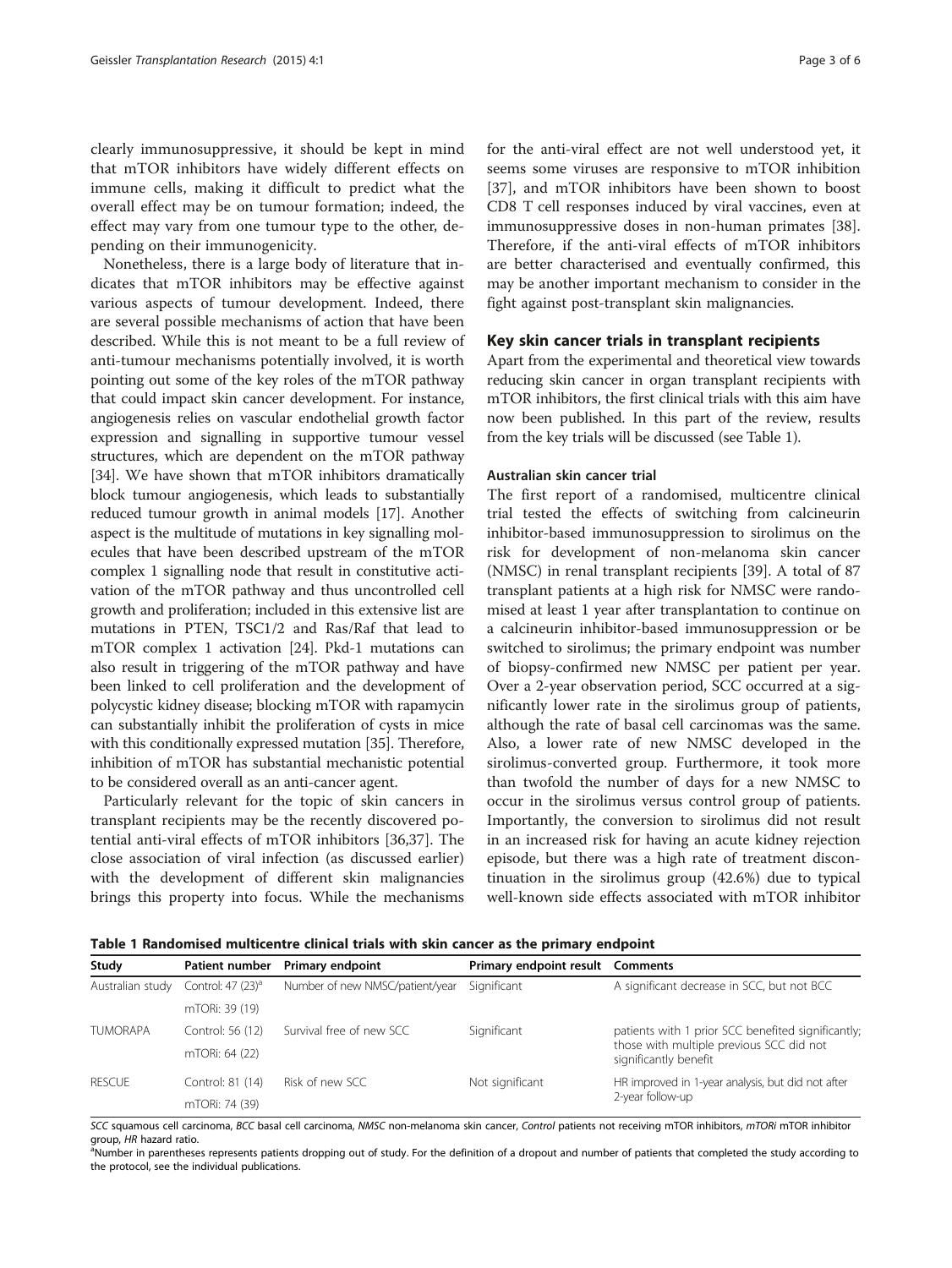use. Nonetheless, the switch from calcineurin inhibitor to mTOR inhibitor did have a positive clinically significant effect on skin cancer development in this study.

# TUMORAPA

Within a couple of months after the release of the Australian trial results, Euvrard and colleagues published data from a similar clinical trial that focussed on SCC in kidney transplant recipients [\[40\]](#page-5-0). This trial used a combination of data from two registered trials, TUMORAPA-1 and TUMORAPA-N, which aimed to enrol patients with a first SCC and after multiple SCC post-transplantation, respectively. A total of 120 patients were enrolled in this combined study, which was a calcineurin inhibitor to sirolimus conversion protocol looking at SCC-free survival 2 years after randomisation. The rate of SCC-free survival was significantly longer with sirolimus conversion, where 22% of patients developed new SCC compared to 39% in the group maintained on calcineurin inhibitors. An important observation in this study was that significance in the mTOR inhibitor effect held in the group of patients that had only a single pre-randomisation SCC, but was lost when recipients had multiple SCC prior to entry into the study; it should be added however that the study may not have been adequately powered to see such a difference. Another potentially important observation was that patients did experience significant side effects causing treatment discontinuation in the sirolimus conversion group, but these side effects were substantially fewer when a slower conversion (over >7 days) was performed. The Australian and TUMORAPA trials in large part reached a similar conclusion that mTOR inhibitors inhibit skin cancer in high-risk kidney transplant recipients.

# **RESCUE**

Another related clinical trial in the Netherlands and the United Kingdom was performed during approximately the same time frame as the previously cited trials and is referred to as the RESCUE trial [\[41](#page-5-0)]. Similar to the first two trials discussed, RESCUE was a randomised, multicentre study with a 2-year follow-up in kidney transplant recipients that had experienced at least one prerandomisation SCC. A total of 155 patients were randomised into a group maintained on their non-mTOR inhibitor-based regime or into an arm where conversion to sirolimus was performed. The primary endpoint was met when the patient developed a new SCC within the 2-year observation period. Results from this trial are interesting to contrast with the other two trials, since no significant decrease in new SCC (the primary endpoint) was observed in the sirolimus group as a whole after 2 years, but additional analyses revealed that there was a significant 50% decrease in risk (measured by hazard ratio) after only 1 year of observation. A provocative

conclusion to this finding is that mTOR inhibitors delay, but do not prevent, skin cancers in these patients; a longer-term follow-up would be necessary to begin to address this issue. An additional finding in this study was a substantial improvement in hazard ratio for those patients that entered the trial with only one previous SCC, which is consistent with the results from TUMORAPA. As with the other trials, a high discontinuation rate (39%) was observed in the sirolimus group due to adverse side effects.

#### Additional useful trial results

It should be mentioned that other trials have investigated the effect of mTOR inhibitors on development of skin cancer in transplant recipients, including a small randomised single-centre German study published by Salgo and colleagues [\[42\]](#page-5-0). This trial showed also that sirolimus conversion in renal transplant recipients has an inhibitory effect on development of NMSC, where only 1/16 sirolimus-converted versus 8/17 control group patients developed skin cancer. Results from large sirolimus conversion trials, where de novo malignancies were examined only as secondary endpoints, also show a beneficial effect in terms of skin cancer occurrence [[43](#page-5-0),[44](#page-5-0)]. Evidence is emerging to show that everolimus is also likely to have a similar inhibitory effect on skin cancer in transplant recipients [[45,46](#page-5-0)]. Finally, it is important to point out the success reported in the treatment of Kaposi's sarcoma with mTOR inhibitor conversion in transplant recipients. Several key studies have shown a dramatic effect of mTOR inhibitor conversion on lesion stabilisation, reduction and even disappearance [\[47](#page-5-0)-[49](#page-5-0)]. Kaposi's sarcoma is potentially a good target for mTOR inhibitors, since they are highly vascular tumours and linked directly with HHV-8 viral infection.

# **Conclusions**

Skin cancer is a substantial problem in organ transplant recipients that is attributed to the immunosuppressive drugs that are most commonly used to prevent allograft rejection. In particular, evidence suggests that the calcineurin inhibitors and azathioprine contribute to the development of skin neoplasms both through paralysis of immune surveillance and by promotion of tumour vascularisation, cancer cell invasiveness and exacerbation of DNA damage or inhibition of DNA repair. While suppression of the immune reactivity against cancer cannot be completely avoided with an immunosuppressive drug, mTOR inhibitors have a unique potential to both suppress an immune response to the organ allograft and promote mechanisms that can potentially inhibit tumour development. The basic research to better understand this phenomenon continues to evolve at a steady pace, but in the meantime, clinical trials in transplant recipients already indicate that skin cancer can be reduced by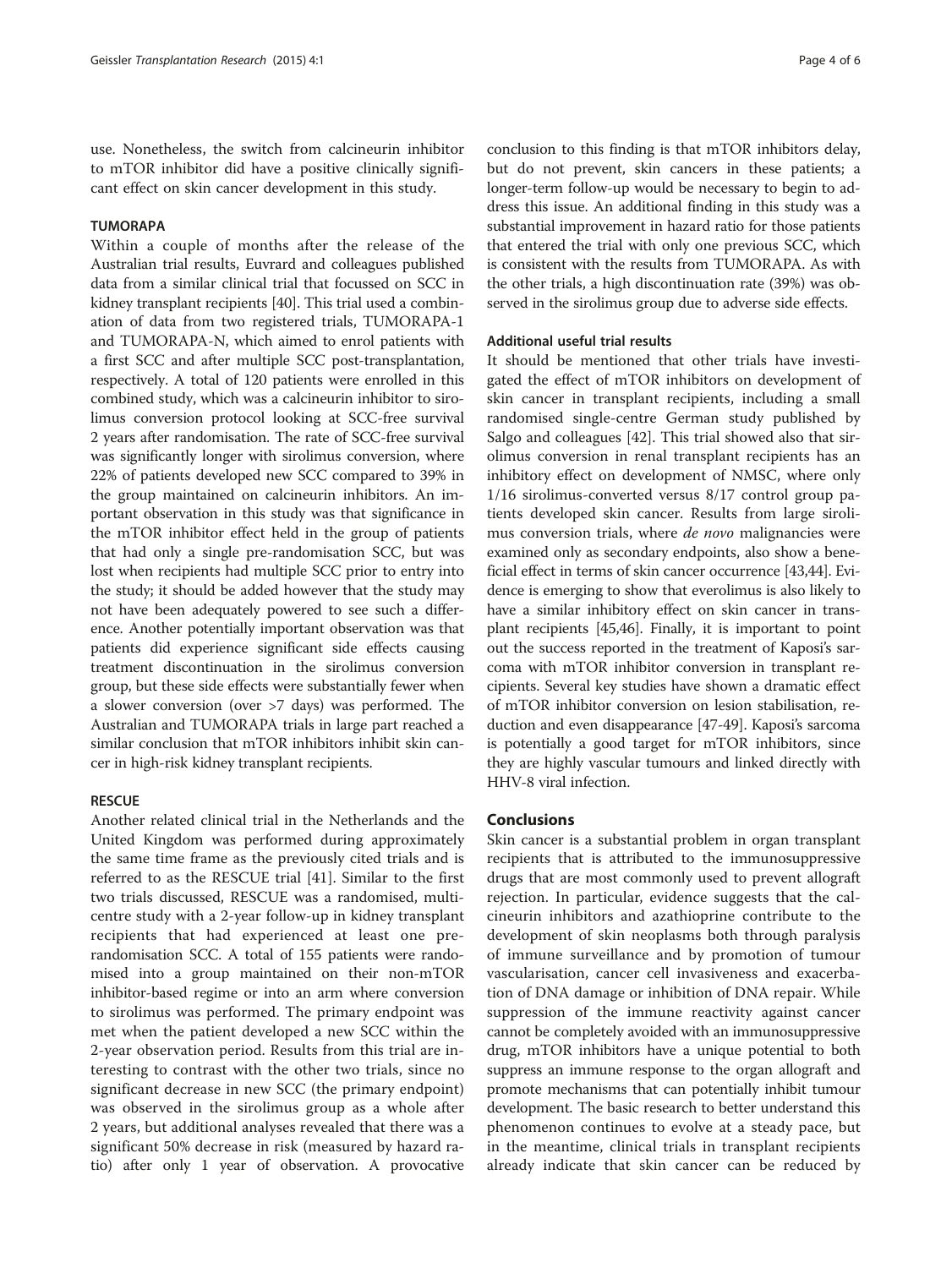<span id="page-4-0"></span>substitution of calcineurin inhibitors with mTOR inhibitors. Results from clinical studies suggest also that patients at a high risk for skin cancer receive the greatest benefit when mTOR inhibitors are used early, before multiple lesions have already developed. The key to taking advantage of this benefit will be the institution of improved protocols that minimise the adverse side effects of mTOR inhibitor use in transplant recipients that undergo immunosuppression switching. Therefore, mTOR inhibitors could be a "game changer" to reduce the problem of post-transplantation skin cancer, but more research will be necessary to optimise clinical protocols that will be widely acceptable for high-risk patients that can benefit from this general strategy.

#### Competing interests

The author declares that he has no competing interests.

#### Declarations

This article is based on a presentation from the 13th International Symposium on Transplantation held on 22–23 April 2013, in Rome, Italy. Additional articles from the symposium are to be published as Transplantation Research Volume 4 Suppl 1, 2015 ([http://www.](http://www.transplantationresearch.com/supplements/4/S1) [transplantationresearch.com/supplements/4/S1](http://www.transplantationresearch.com/supplements/4/S1)) subject to acceptance following peer review. The symposium and publication based on these proceedings have been supported by an unrestricted educational grant from Pfizer Inc., who had no influence on the topics featured, authors or editorial content of the publications in Transplantation Research. Editorial support was provided by Synergy Medical, Surrey, UK and was funded by Pfizer Inc. The articles have been through the journal's standard peer review process.

#### Received: 24 November 2014 Accepted: 16 December 2014 Published online: 14 January 2015

#### References

- 1. Penn I. Occurrence of cancers in immunosuppressed organ transplant recipients. Clin Transplant. 1998;147–58
- 2. Briggs JD. Causes of death after renal transplantation. Nephrol Dial Transplant. 2001;16:1545–9.
- 3. Euvrard S, Kanitakis J, Claudy A. Skin cancers after organ transplantation. N Engl J Med. 2003;348:1681–91.
- 4. Euvrard S, Kanitakis J, Decullier E, Butnaru AC, Lefrancois N, Boissonnat P, et al. Subsequent skin cancers in kidney and heart transplant recipients after the first squamous cell carcinoma. Transplantation. 2006;81:1093–100.
- 5. Wisgerhof HC, Edelbroek JR, de Fijter JW, Haasnoot GW, Claas FH, Willemze R, et al. Subsequent squamous- and basal-cell carcinomas in kidney-transplant recipients after the first skin cancer: cumulative incidence and risk factors. Transplantation. 2010;89:1231–8.
- Lindelöf B, Sigurgeirsson B, Gäbel H, Stern RS. Incidence of skin cancer in 5356 patients following organ transplantation. Br J Dermatol. 2000;143:513–9.
- 7. Mertz KD, Proske D, Kettelhack N, Kegel C, Keusch G, Schwarz A, et al. Basal cell carcinoma in a series of renal transplant recipients: epidemiology and clinicopathologic features. Int J Dermatol. 2010;49:385–9.
- 8. Kanitakis J, Alhaj-Ibrahim L, Euvrard S, Claudy A. Basal cell carcinomas developing in solid organ transplant recipients: clinicopathologic study of 176 cases. Arch Dermatol. 2003;139:1133–7.
- 9. Buell JF, Trofe J, Hanaway MJ, Beebe TM, Gross TG, Alloway RR, et al. Immunosuppression and Merkel cell cancer. Transplant Proc. 2002;34:1780–1.
- 10. Penn I. Cancers in renal transplant recipients. Adv Ren Replace Ther. 2000;7:147–56.
- 11. Hollenbeak CS, Todd MM, Billingsley EM, Harper G, Dyer AM, Lengerich EJ. Increased incidence of melanoma in renal transplantation recipients. Cancer. 2005;104:1962–7.
- 12. Le Mire L, Hollowood K, Gray D, Bordea C, Wojnarowska F. Melanomas in renal transplant recipients. Br J Dermatol. 2006;154:472–7.
- 13. Vajdic CM, Chong AH, Kelly PJ, Meagher NS, van Leeuwen MT, Grulich AE, et al. Survival after cutaneous melanoma in kidney transplant recipients: a population-based matched cohort study. Am J Transplant. 2014;14:1368–75.
- 14. Rovira J, Sabet-Baktach M, Eggenhofer E, Lantow M, Koehl GE, Schlitt HJ, et al. A color-coded reporter model to study the effect of immunosuppressants on CD8+ T-cell memory in antitumor and alloimmune responses. Transplantation. 2013;95:54–62.
- 15. Nindl I, Rosl F. Molecular concepts of virus infections causing skin cancer in organ transplant recipients. Am J Transplant. 2008;8:2199–204.
- 16. Hojo M, Morimoto T, Maluccio M, Asano T, Morimoto K, Lagman M, et al. Cyclosporine induces cancer progression by a cell-autonomous mechanism. Nature. 1999;397:530–4.
- 17. Guba M, von Breitenbuch P, Steinbauer M, Koehl G, Flegel S, Hornung M, et al. Rapamycin inhibits primary and metastatic tumor growth by antiangiogenesis: involvement of vascular endothelial growth factor. Nat Med. 2002;8:128–35.
- 18. Herman M, Weinstein T, Korzets A, Chagnac A, Ori Y, Zevin D, et al. Effect of cyclosporin A on DNA repair and cancer incidence in kidney transplant recipients. J Lab Clin Med. 2001;137:14–20.
- 19. de Gruijl FR, van Kranen HJ, Mullenders LH. UV-induced DNA damage, repair, mutations and oncogenic pathways in skin cancer. J Photochem Photobiol B. 2001;63:19–27.
- 20. O'Donovan P, Perrett CM, Zhang X, Montaner B, Xu YZ, Harwood CA, et al. Azathioprine and UVA light generate mutagenic oxidative DNA damage. Science. 2005;309:1871–4.
- 21. Hofbauer GF, Attard NR, Harwood CA, McGregor JM, Dziunycz P, Iotzova-Weiss G, et al. Reversal of UVA skin photosensitivity and DNA damage in kidney transplant recipients by replacing azathioprine. Am J Transplant. 2012;12:218–25.
- 22. Koehl G, Andrassy J, Guba M, Richter S, Kroemer A, Scherer MN, et al. Rapamycin protects allografts from rejection while simultaneously attacking tumors in immunosuppressed mice. Transplantation. 2004;77:1319–26.
- 23. Duncan FJ, Wulff BC, Tober KL, Ferketich AK, Martin J, Thomas-Ahner JM, et al. Clinically relevant immunosuppressants influence UVB-induced tumor size through effects on inflammation and angiogenesis. Am J Transplant. 2007;7:2693–703.
- 24. Geissler EK, Schlitt HJ, Thomas G. mTOR, cancer and transplantation. Am J Transplant. 2008;8:2212–8.
- 25. Bjornsti MA, Houghton PJ. The tor pathway: a target for cancer therapy. Nat Rev Cancer. 2004;4:335–48.
- 26. Guertin DA, Sabatini DM. Defining the role of mTOR in cancer. Cancer Cell. 2007;12:9–22.
- 27. Fingar DC, Blenis J. Target of rapamycin (TOR): an integrator of nutrient and growth factor signals and coordinator of cell growth and cell cycle progression. Oncogene. 2004;23:3151–71.
- 28. Jacinto E, Hall MN. Tor signalling in bugs, brain and brawn. Nat Rev Mol Cell Biol. 2003;4:117–26.
- 29. Sehgal SN. Sirolimus: its discovery, biological properties, and mechanism of action. Transplant Proceedings. 2003;35:7S–14.
- 30. Webster AC, Lee VW, Chapman JR, Craig JC. Target of rapamycin inhibitors (sirolimus and everolimus) for primary immunosuppression of kidney transplant recipients: a systematic review and meta-analysis of randomized trials. Transplantation. 2006;81:1234–48.
- 31. Turnquist HR, Raimondi G, Zahorchak AF, Fischer RT, Wang Z, Thomson AW. Rapamycin-conditioned dendritic cells are poor stimulators of allogeneic CD4<sup>+</sup> T cells, but enrich for antigen-specific Foxp3<sup>+</sup> T regulatory cells and promote organ transplant tolerance. J Immunol. 2007;178:7018–31.
- 32. Battaglia M, Stabilini A, Roncarolo MG. Rapamycin selectively expands CD4 + CD25 + FoxP3+ regulatory T cells. Blood. 2005;105:4743–8.
- 33. Geissler EK. The influence of mTOR inhibitors on immunity and the relationship to post-transplant malignancy. Transplant Res. 2013;2:S2.
- 34. Phung TL, Ziv K, Dabydeen D, Eyiah-Mensah G, Riveros M, Perruzzi C, et al. Pathological angiogenesis is induced by sustained Akt signaling and inhibited by rapamycin. Cancer Cell. 2006;10:159–70.
- 35. Novalic Z, van der Wal AM, Leonhard WN, Koehl G, Breuning MH, Geissler EK, et al. Dose-dependent effects of sirolimus on mTOR signaling and polycystic kidney disease. J Am Soc Nephrol. 2012;23:842–53.
- 36. Egli A, Köhli S, Dickenmann M, Hirsch HH. Inhibition of polyomavirus BK-specific T-cell responses by immunosuppressive drugs. Transplantation. 2009;88:1161–8.
- 37. Brennan DC, Aguado JM, Potena L, Jardine AG, Legendre C, Säemann MD, et al. Effect of maintenance immunosuppressive drugs on virus